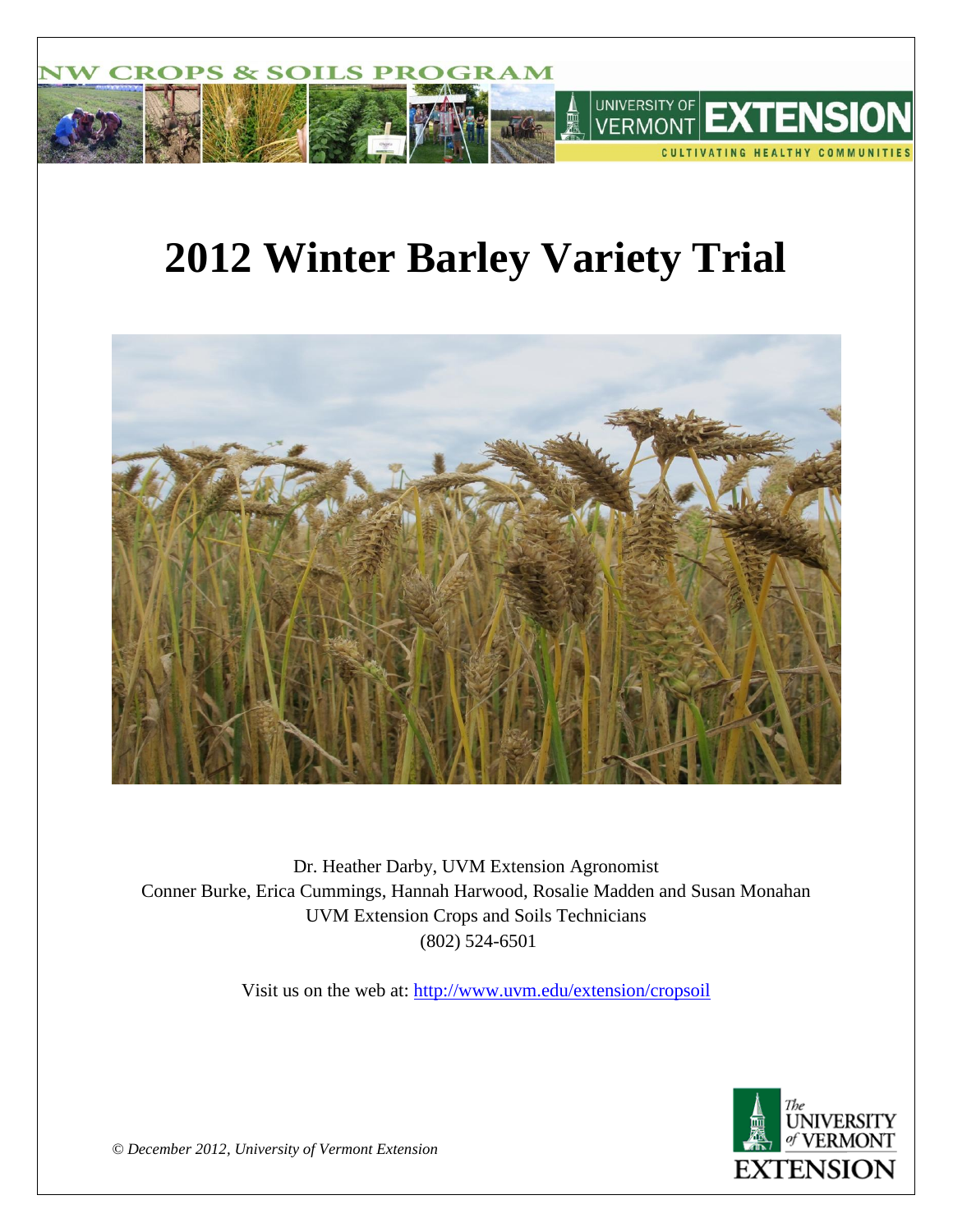#### **2012 WINTER BARLEY VARIETY TRIAL Dr. Heather Darby, University of Vermont Extension [heather.darby\[at\]uvm.edu](mailto:heather.darby@uvm.edu?subject=Winter%20Barley%20Variety%20Trial)**

With the revival of the small grains industry in the Northeast and the strength of the localvore movement, craft breweries and distilleries have expressed an interest in local barley for malting. Malting barley must meet specific quality characteristics such as low protein content and high germination. Many farmers are also interested in barley as a high-energy concentrate source for their livestock. Depending on the variety, barley can be planted in either the spring or fall, and both two- and six-row barley can be used for malting. In 2011-2012, UVM Extension conducted a winter barley trial to evaluate the yield and quality of publicly available malting and feed barley varieties.

## **MATERIALS AND METHODS**

A winter barley variety trial was initiated at Borderview Research Farm in Alburgh, VT. Winter barley was planted on 21-Sep 2011. Sixteen winter varieties were planted in a randomized complete block design with three replicates (Table 1). The varieties McGregor and Thoroughbred are considered feedgrade barley; and all others are intended for human consumption. The variety Streaker and Dan are both winter hulless barley. The seedbed was prepared by conventional tillage methods. Plots were 3' x 25' and were seeded into a Benson rocky silt loam at 125 lbs ac<sup>-1</sup> with a Kincaid cone seeder. Rows were spaced at 6". All plots were managed with practices similar to those used by producers in the surrounding areas (Table 2). Fall populations measured on 24-Oct 2011 by counting the barley population in 33 cm increments in two rows. Plots were weeded on 24-May 2012, and covered with bird netting on 8-Jun 2012. All varieties were harvested with an Almaco SPC50 plot combine on 6-Jul 2012.

| rabic 1. Minici barney varietics trialed at Dorucrylew Research Farm in Albargh, v F. |                                         |                                            |  |  |  |  |  |
|---------------------------------------------------------------------------------------|-----------------------------------------|--------------------------------------------|--|--|--|--|--|
| <b>Winter barley variety</b>                                                          | <b>Type</b>                             | <b>Seed source</b>                         |  |  |  |  |  |
| Alba                                                                                  | 2-row                                   | <b>Oregon State University</b>             |  |  |  |  |  |
| Dan                                                                                   | 6-row                                   | Virginia Agricultural Experimental Station |  |  |  |  |  |
| Maja                                                                                  | 6-row                                   | <b>Oregon State University</b>             |  |  |  |  |  |
| Mathias                                                                               | <b>Oregon State University</b><br>6-row |                                            |  |  |  |  |  |
| McGregor                                                                              | 6-row                                   | Seedway                                    |  |  |  |  |  |
| N071DH_13                                                                             | 6-row                                   | <b>Oregon State University</b>             |  |  |  |  |  |
| OR101                                                                                 | 6-row                                   | <b>Oregon State University</b>             |  |  |  |  |  |
| <b>OR818</b>                                                                          | 6-row                                   | <b>Oregon State University</b>             |  |  |  |  |  |
| Short10-11                                                                            | 6-row                                   | <b>Oregon State University</b>             |  |  |  |  |  |
| <b>Streaker Mix</b>                                                                   | 6-row                                   | <b>Oregon State University</b>             |  |  |  |  |  |
| <b>Strider</b>                                                                        | 6-row                                   | Oregon State University                    |  |  |  |  |  |
| Thoroughbred                                                                          | 6-row                                   | Virginia Agricultural Experimental Station |  |  |  |  |  |
| <b>VA06H25</b>                                                                        | 2-row                                   | Virginia Agricultural Experimental Station |  |  |  |  |  |
| Verdant                                                                               | 6-row                                   | <b>Oregon State University</b>             |  |  |  |  |  |
| Wincrisp-2                                                                            | 6-row                                   | <b>Oregon State University</b>             |  |  |  |  |  |
| Wincrisp-6<br><b>Oregon State University</b><br>6-row                                 |                                         |                                            |  |  |  |  |  |

**Table 1. Winter barley varieties trialed at Borderview Research Farm in Alburgh, VT.**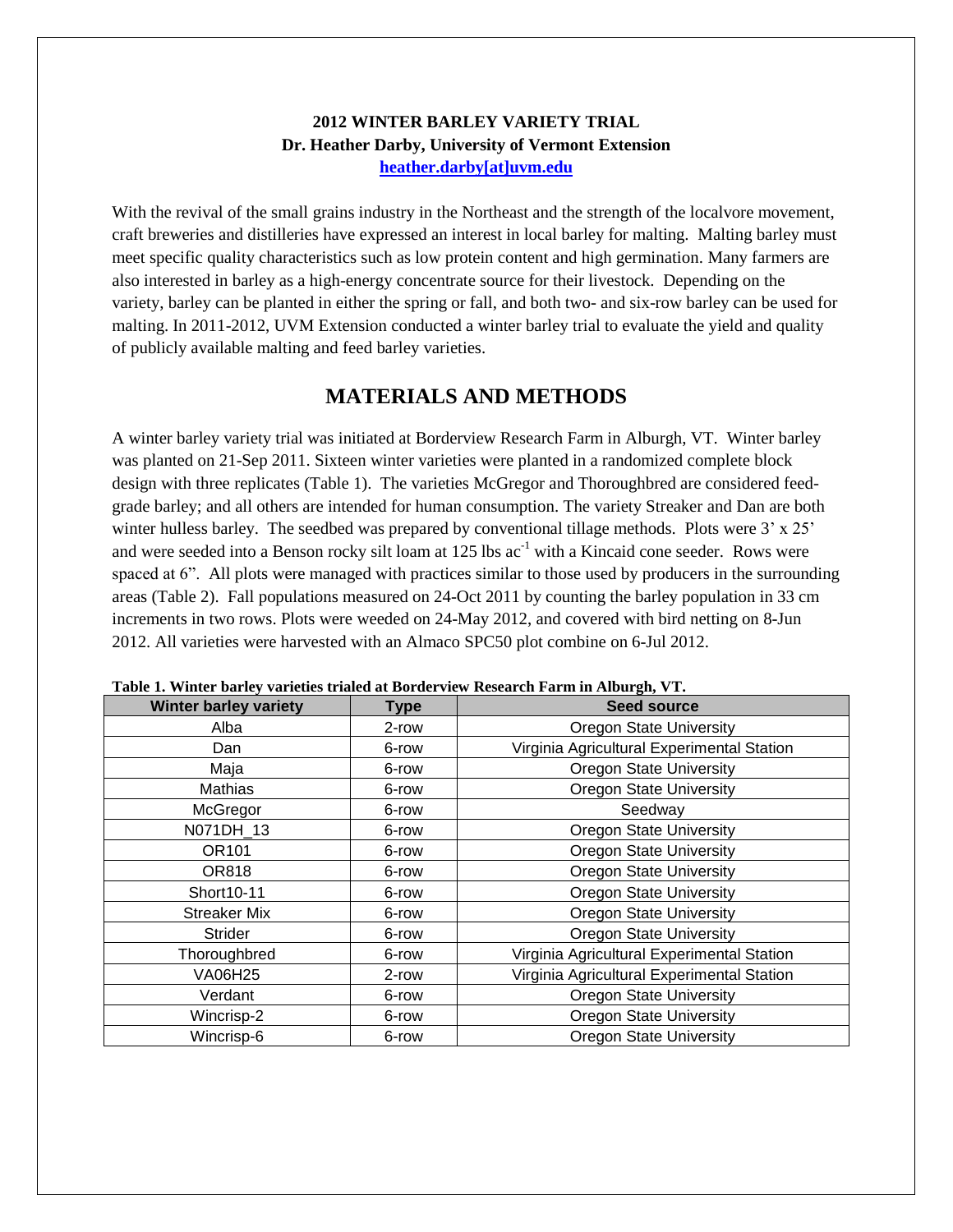When the barley was in the soft dough state, spikes in a 1.08 ft<sup>2</sup> area were counted. Heights were also recorded for each plot at the soft dough stage.

|                       | <b>Winter barley</b>                      |  |  |  |  |
|-----------------------|-------------------------------------------|--|--|--|--|
| Soil type             | Benson rocky silt loam                    |  |  |  |  |
| Previous crop         | Forage oats                               |  |  |  |  |
| Tillage<br>operations | Fall plow, disc, and spike-toothed harrow |  |  |  |  |
| Plot area (ft)        | $3 \times 25$                             |  |  |  |  |
| Row spacing(in)       | 6                                         |  |  |  |  |
| Seeding rate          | 125 lbs $ac^{-1}$                         |  |  |  |  |
| Replicates            | 3                                         |  |  |  |  |
| Planting date         | 21-Sep 2011                               |  |  |  |  |
| Harvest date          | 6-Jul 2012                                |  |  |  |  |

**Table 2. Agronomic and trial information for winter barley variety trial.**

Following the winter barley harvest, seed was cleaned with a small Clipper fawning mill. At this time, peak biomass yield was determined by sampling whole barley plants within a known area. A one-pound subsample was collected to determine quality. Quality measurements included standard testing parameters used by commercial malt houses. Harvest moisture was determined for each plot using a DICKEY-john M20P moisture meter. Test weight was measured using a Berckes Test Weight Scale, which weighs a known volume of grain. Subsamples were ground into flour using the Perten LM3100 Laboratory Mill and were evaluated for crude protein content and mycotoxin levels. Grains were analyzed for protein content using the Perten Inframatic 8600 Flour Analyzer. In addition, falling number for winter barley varieties was determined using the AACC Method 56-81B, AACC Intl., 2000 on a Perten FN 1500 Falling Number Machine. Deoxynivalenol (DON) analysis was performed using the Veratox DON 5/5 Quantitative test from the NEOGEN Corp. This test has a detection range of 0.5 to 5.0 ppm.

Each variety was evaluated for seed germination by incubating 100 seeds in 4.0 mL of water for 72 hours and counting the number of seeds that germinated.

Data was analyzed using mixed model analysis procedure of SAS (SAS Institute, 1999). Replications were treated as random effects, and treatments were treated as fixed. Mean comparisons were made using the Least Significant Difference (LSD) procedure when the F-test was considered significant ( $p<0.10$ ).

Variations in yield and quality can occur because of variations in genetics, soil, weather, and other growing conditions. Statistical analysis makes it possible to determine whether a difference among hybrids is real or whether it might have occurred due to other variations in the field. Least Significant Differences (LSDs) at the 0.10 level of significance are shown. At the bottom of each table a LSD value is presented for each variable (i.e. yield). Where the difference between two treatments within a column is equal to or greater than the LSD value at the bottom of the column, you can be sure that for 9 out of 10 times, there is a real difference between the two treatments. Treatments that were not significantly lower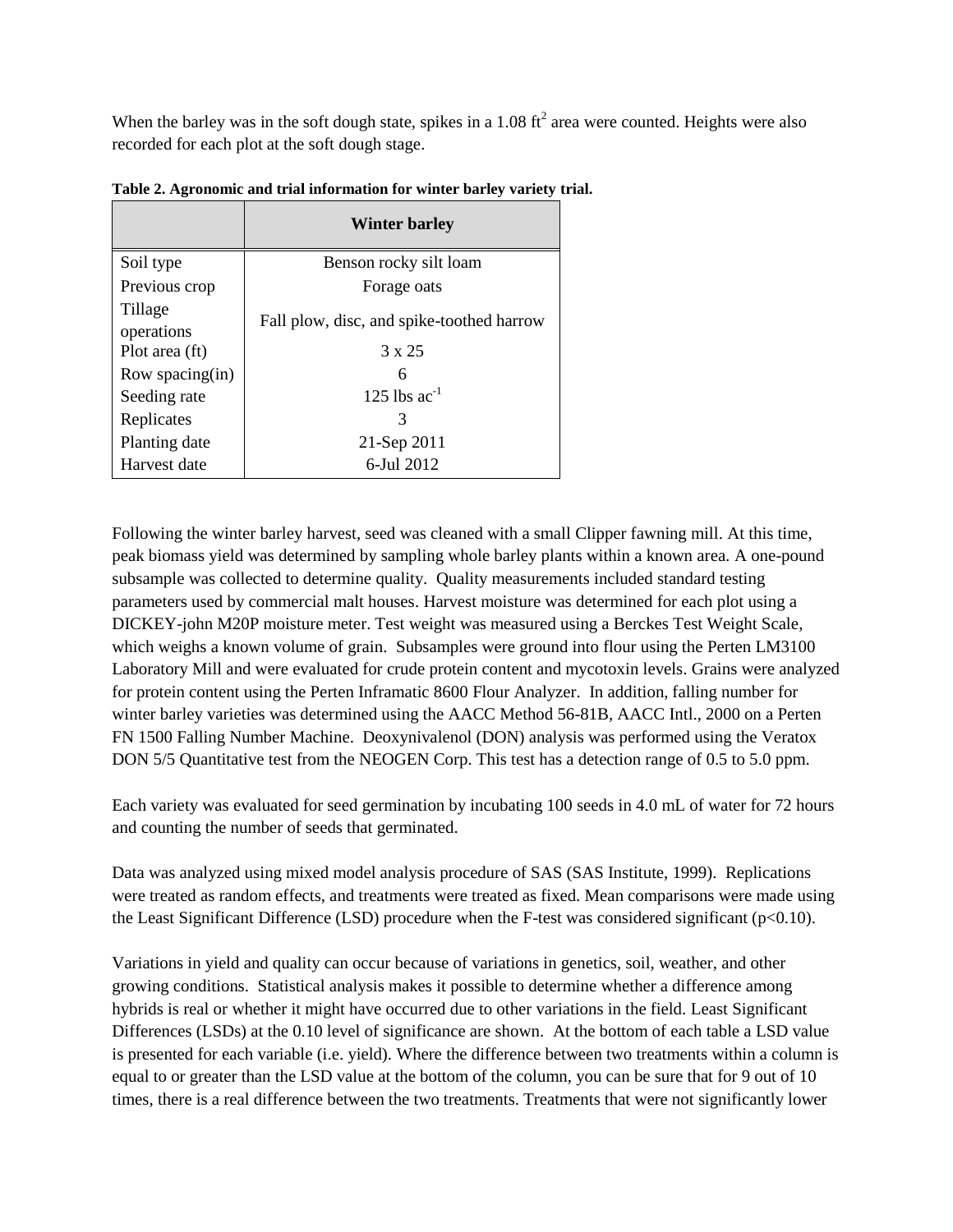in performance than the highest hybrid in a particular column are indicated with an asterisk. In the example below, hybrid C is significantly different from hybrid A but not from hybrid B. The difference between C and B is equal to 1.5, which is less than the LSD value of 2.0. This means that these hybrids did not differ in yield. The difference between C and A is equal to 3.0 which is greater than the LSD value of 2.0. This means that the yields of these hybrids were significantly different from one another. The asterisk indicates that hybrid B was not significantly lower than the top yielding hybrid C, indicated in bold.

| Hybrid | Yield  |  |  |  |  |
|--------|--------|--|--|--|--|
| A      | 6.0    |  |  |  |  |
| B      | $7.5*$ |  |  |  |  |
| C      | 9.0*   |  |  |  |  |
| LSD    | 2.0    |  |  |  |  |

#### **RESULTS**

Weather data is based on a Davis Instruments Vantage pro2 with Weatherlink data logger and on National Weather Service data from cooperative observer stations in Burlington, VT. October 2011 brought excessive rainfall and floods to Vermont, saturating many fields and delaying planting and early spring growth on many farms. In mid-summer 2012, drought-like conditions were experienced, with the overall growing season seeing 3.1 less inches of precipitation than the 30 year average (Table 3). However, the 2011-2012 growing season experienced 5,956 Growing Degree Days (GDDs), which is 897 more than the 30-year average.

|                                       | 2011      |         |          |          | 2012    |          |        |        |      |        |        |
|---------------------------------------|-----------|---------|----------|----------|---------|----------|--------|--------|------|--------|--------|
| Alburgh, VT                           | September | October | November | December | January | February | March  | April  | May  | June   | July   |
| Average<br>temperature                |           |         |          |          |         |          |        |        |      |        |        |
| $(^{\circ}F)$                         | 62.8      | 50.1    | 43.4     | 29.5     | 22.2    | 26.0     | 39.7   | 44.9   | 60.5 | 67.0   | 71.4   |
| Departure<br>from normal              | 2.2       | 1.9     | 5.2      | 3.6      | 3.4     | 4.5      | 8.6    | 0.1    | 4.1  | 1.2    | 0.8    |
|                                       |           |         |          |          |         |          |        |        |      |        |        |
| Precipitation*<br>(inches)            | 5.6       | 3.5     | 1.4      | 2.2      | 1.5     | 0.7      | 1.5    | 2.6    | 3.9  | 3.2    | 3.8    |
| Departure<br>from normal              | 1.9       | $-0.1$  | $-1.7$   | $-0.1$   | $-0.6$  | $-1.1$   | $-0.8$ | $-0.2$ | 0.5  | $-0.5$ | $-0.4$ |
|                                       |           |         |          |          |         |          |        |        |      |        |        |
| Growing<br>Degree Days<br>(base 32°F) | 932       | 578     | 344      | 110      | 55      | 59       | 331    | 396    | 884  | 1046   | 1221   |
| Departure<br>from normal              | 74        | 76      | 142      | 91       | 55      | 59       | 205    | 12     | 128  | 32     | 23     |

**Table 3. Weather data for winter barley variety trial in Alburgh, VT.**

Based on weather data from Davis Instruments Vantage pro2 with Weatherlink data logger.

Historical averages for 30 years of NOAA data (1981-2010)

\*Precipitation data from June-September 2012 is based on Northeast Regional Climate Center data from an observation station in Burlington,VT.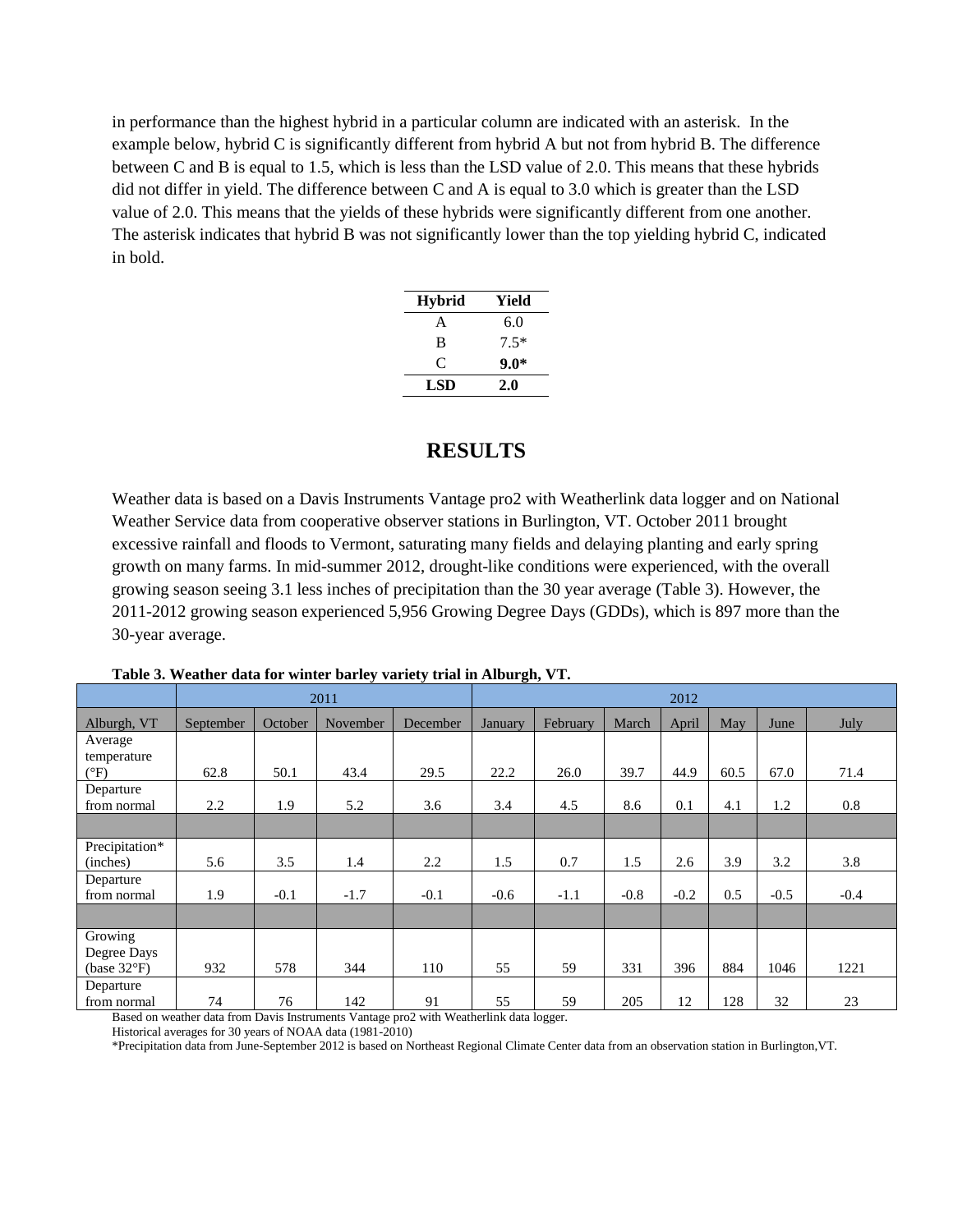| Variety             | October population | <b>Spikes</b> | Height  | Peak biomass yield    |
|---------------------|--------------------|---------------|---------|-----------------------|
|                     | plants $ac^{-1}$   | $ft^{-2}$     | in      | $1b$ ac <sup>-1</sup> |
| Alba                | 982,207            | 44            | 26.7    | 7076                  |
| Dan                 | 780,262            | $63*$         | $30.0*$ | 8935*                 |
| Maja                | 911,789            | 34            | 28.6    | 6446                  |
| Mathias             | 894,387            | 40            | 29.6    | 7918*                 |
| McGregor            | 1,043,317          | $54*$         | $30.5*$ | 9238*                 |
| N071DH_13           | 1,052,220          | 48*           | 31.9*   | 7067                  |
| <b>OR101</b>        | 1,034,818          | 49*           | 31.9*   | 8840*                 |
| <b>OR818</b>        | 1,122,233          | 41            | 27.3    | 9468*                 |
| $Short10-11$        | 903,290            | 19            | 28.7    | 4485                  |
| <b>Streaker Mix</b> | 1,174,844          | 43            | 26.1    | 8718*                 |
| Strider             | 1,525,719*         | $56*$         | 25.6    | 9479*                 |
| Thoroughbred        | 1,008,512          | 39            | 28.6    | 6830                  |
| <b>VA06H25</b>      | 859,178            | 32            | 29.0    | 6936                  |
| Verdant             | 1,174,844          | 37            | $33.0*$ | 5892                  |
| Wincrisp-2          | 736,554            | $61*$         | 25.4    | 5643                  |
| Wincrisp-6          | 1,183,748          | 32            | 23.9    | 5308                  |
|                     |                    |               |         |                       |
| LSD(0.10)           | 311,214            | 16            | 3.0     | 2152                  |
| Trial Mean          | 1,024,245          | 43            | 28.6    | 7392                  |

**Table 4. Winter barley agronomic characteristics in Alburgh, VT.**

\*Barley that did not perform significantly lower than the top performing treatment (in bold) in a particular column is indicated with an asterisk.

The trial averaged 43 spikes per ft<sup>2</sup> at harvest (Table 4). Peak biomass yield was highest in the Strider variety at 9,479 lbs per acre, and statistically similar to Dan, Mathias, McGregor, OR101, OR818, and Streaker Mix. High total biomass would reflect varieties with significant potential to produce both grain and straw crops.

Barley yields for the trial averaged 2762 lbs per acre. The highest yielding varieties included Thoroughbred, N071DH\_13, Alba, OR101 OR818, and McGregor. Thoroughbred was the highest yielding feed barley with over 2 tons per acre. Alba, a malting barley, was the highest yielding 2-row barley.

A characteristic of quality malting barley is low to moderate protein levels, generally 9.0 - 11.2% crude protein at 14% moisture (Table 5). Six-row barley usually has higher protein content ranging from 9.24- 12.3%, compared to two-row barley, which ranges from 9.24-11.9%. Overall, all varieties in this trial met the malting standard for protein content. Lower crude protein is more desirable from a malting/brewing perspective, as high protein levels can make beer hazy. Higher crude protein levels are also usually associated with lower starch content. Starch is the principal contributor to brewhouse extract, and higher levels of starch result in more beer produced from a given amount of malt, although some small-scale breweries are minimally concerned with brewhouse extract efficiency.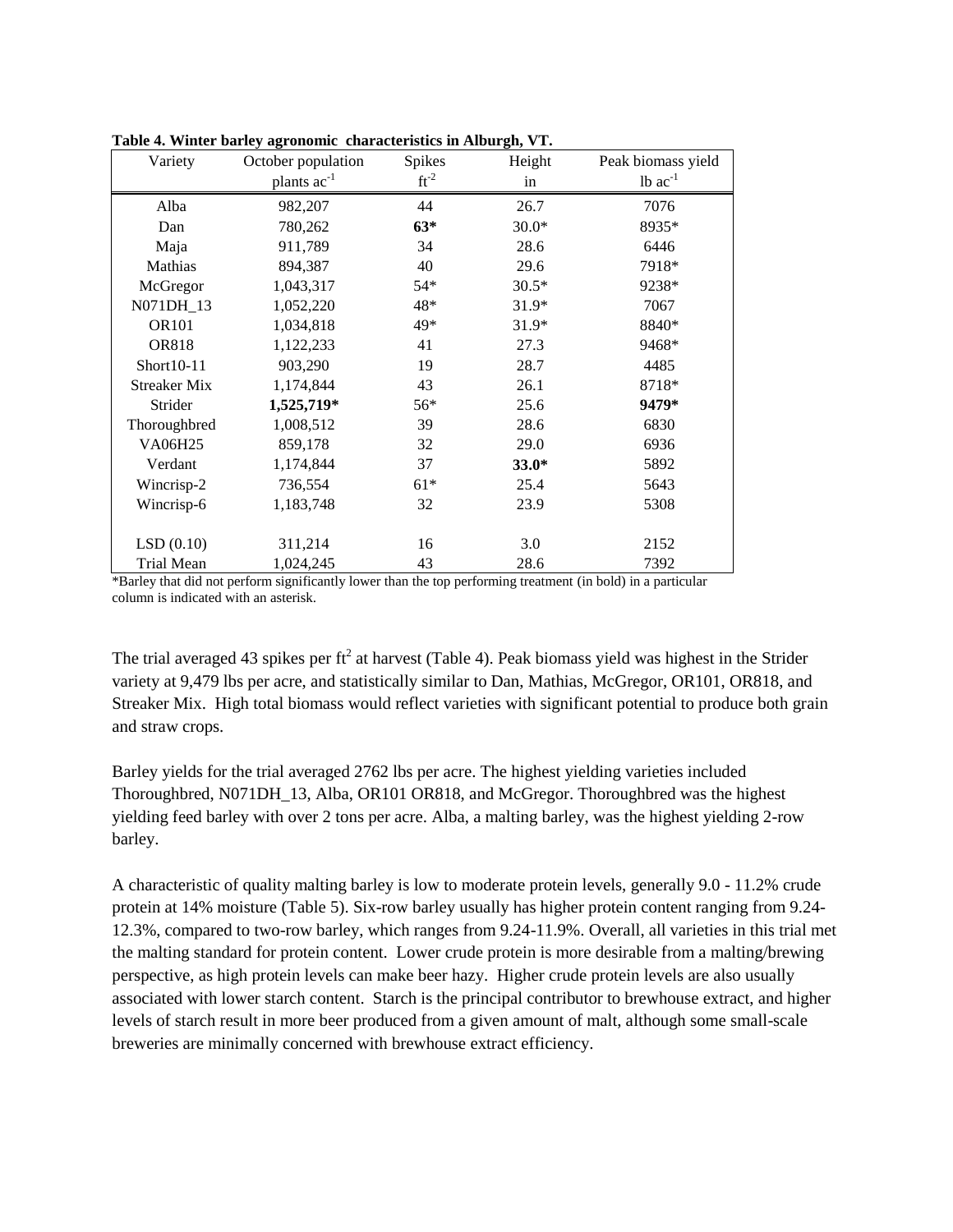Test weight, a measure of grain plumpness, is also an indicator used to determine malt quality. The standard barley test weight is 48 lbs per bushel. Dan, Streaker Mix, and Thoroughbred were the only varieties that met the target test weight of barley at 48 lbs per bushel.

Dan had the highest falling number at 355 (Table 5). All other varieties were close to the optimal 220 seconds, with the exception of OR818, Short10-11, Streaker Mix, and Wincrisp-2. Because the falling numbers for the winter barley were generally high, this suggests that there was minimal sprout damage in the field during harvest. Falling number is not a standard quality measurement at malt houses. However, research indicates that a falling number of 220 seconds and greater indicates sound malt barley quality. Falling number is related to the level of sprout damage found in the grain.

Varieties differed significantly in germination rates with an average of 93.4% (Table 5). High germination levels, preferably over 95% (three-day test), are essential for good malting barley. All varieties met the 95% germination cut-off except Alba, NO17DH\_13, Short10-11, Strider, Verdant, and Wincrisp-2.

Maja had the lowest DON level, and all varieties were below the FDA limit of 1.0 ppm for DON in grains destined for human consumption.

| Variety             | Harvest  | Yield at       | Test            | Crude      | Falling   | <b>DON</b> | Germination |
|---------------------|----------|----------------|-----------------|------------|-----------|------------|-------------|
|                     | moisture | 14%            | weight          | protein at | number at |            |             |
|                     |          | moisture       |                 | 14%        | 14%       |            |             |
|                     |          |                |                 | moisture   | moisture  |            |             |
|                     | $\%$     | $1b$ $ac^{-1}$ | $1b$ bu $^{-1}$ | $\%$       | seconds   | ppm        | %           |
| Alba                | $14.2*$  | 3575*          | 44.7            | $10.4*$    | 335*      | $0.10*$    | 90.2        |
| Dan                 | $16.1*$  | 2779           | 59.0*           | 9.5        | 355*      | $0.23*$    | 99.5        |
| Maja                | 12.8     | 2772           | 46.2            | 9.6        | 261       | $0.07*$    | 97.5        |
| Mathias             | 10.7     | 2792           | 43.3            | $10.6*$    | $344*$    | 0.27       | 97.0        |
| McGregor            | $14.8*$  | 3641*          | 44.0            | 8.7        | 326*      | $0.07*$    | 98.0        |
| N071DH_13           | $15.3*$  | 3095*          | 44.0            | 9.7        | $312*$    | $0.23*$    | 53.7        |
| <b>OR101</b>        | 12.7     | 3695*          | 43.3            | 9.8        | 283*      | 0.30       | 98.7        |
| <b>OR818</b>        | $15.0*$  | 3020*          | 44.5            | 9.4        | 150       | 0.30       | 99.3        |
| Short10-11          | $16.3*$  | 850            | 41.8            | $11.0*$    | 204       | 0.30       | 93.8        |
| <b>Streaker Mix</b> | 12.8     | 2467           | 49.5*           | 9.7        | 172       | 0.30       | 97.3        |
| Strider             | 14.9*    | 2702           | 42.0            | 9.7        | $313*$    | 0.47       | 94.8        |
| Thoroughbred        | $14.9*$  | 4041*          | 48.5*           | 8.8        | $312*$    | $0.23*$    | 99.8        |
| VA06H25             | 12.2     | 2700           | 46.7            | 8.9        | 264       | 0.33       | 98.3        |
| Verdant             | 13.7*    | 1400           | 41.3            | $10.2*$    | 345*      | 0.40       | 94.5        |
| Wincrisp-2          | $14.2*$  | 2536           | 46.5            | $11.3*$    | 121       | $0.17*$    | 87.0        |
| Wincrisp-6          | 12.2     | 2128           | 42.0            | $10.7*$    | 255       | 0.37       | 95.5        |
| LSD(0.10)           | 2.9      | 1031           | 2.4             | 1.2        | 79.0      | 0.03       |             |
| <b>Trial Mean</b>   | 13.9     | 2762           | 45.5            | 9.9        | 271.9     | 0.26       | 93.4        |

**Table 5. Winter barley yield and quality data in Alburgh, VT, 2012.**

\*Barley that did not perform significantly lower than the top performing treatment (in bold) in a particular column is indicated with an asterisk.